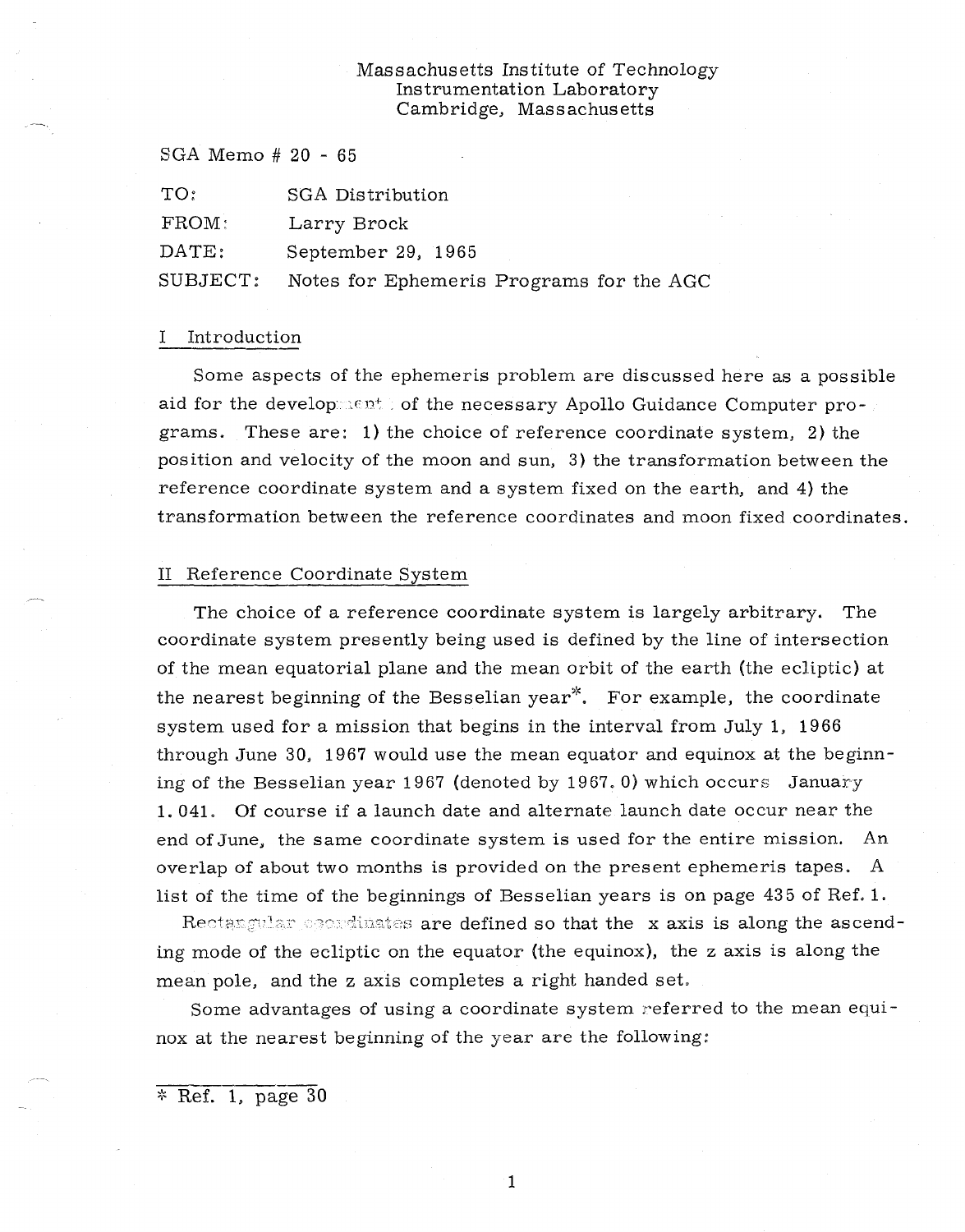1. The precession of the earth can generally be *neglected*  in computing the earth oblateness acceleration. Since the reference equinox is always within six months of the mean equinox of date, the maximum deviation in the pole, due to precession is about  $10$ <sup>"</sup> which gives an error of approximately  $.5 \times 10^{-4}$  times the oblateness perturbation. If the epoch is as much as 10 years away, the error would be about  $10^{-3}$  times the oblateness perturbation which is about the size of the third and fourth order term and would have to be accounted for. 2. The precession of the pole must be considered in transforming between earth fixed and reference coordinates. If the reference equinox is near the mean equinox of date then this transformation is small and many simplifications can be made. In fact, precession can be described by small angle rotations about the y and z axes. (See sec. IV).

3. The coordinate system referred to the beginning of the Besselian year is commonly used and is one in which much of the information from the Nautical Almanac Office is available.

The primary disadvantage of this coordinate system (or any other system) is that it may not be consistent with the system choosen by someone else with whom information must be transferred.

pole at some instant midway in a mission. The transformation between the reference system and the earth fixed system will be much smaller and the eference system and the earth fixed system will be much smaller and the Another possible choice for coordinate system is one referred to the true computer program would be somewhat simpler. The primary disadvantages are that a different system would be necessary for every mission requiring that star positions, the lunar ephemeris, etc. be different for each mission and also that this system is even less likely to agree with other peoples choice.

III The Position and Velocity of the Moon and Sun

The standardized NASA ephemeris for the moon and sun is available on magnetic tape from the Jet Propulsion Laboratory<sup>2, 3</sup>. Mr. David Latimer of the Digital Computation Group is familiar with these tapes and has a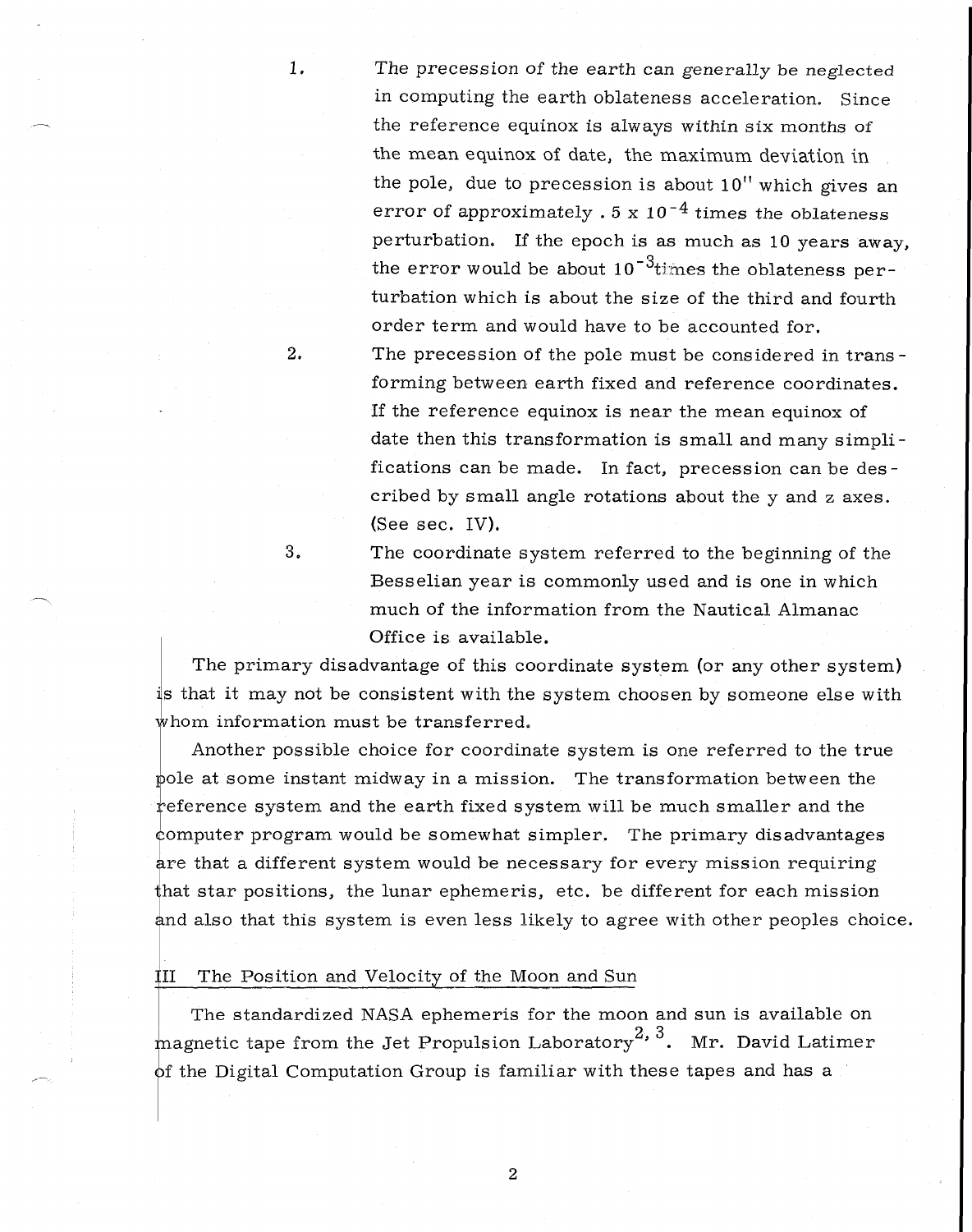program for converting them to the proper format. The information is in rectangular coordinates and is referred to the 1950. 0 coordinates. Modified second' and fourth differences are also included.

The ephemeris of the moon is a new computer solution of Brown's series. The vector position and velocity of the moon is given in terms of earth radii. The proper earth radius for converting to kilometers is given in Ref. 4 page 7. The ephemeris data will also have to be transformed from 1950. 0 coordinates to the reference coordinates using the Euler angles on page 30 of Ref. 1. Mode 4 of the program MOONPOSSUBRJPL can be used to do this transformation. (If the nearest beginning of the Besselian year is used as the epoch of the reference coordinates, the ephemeris files that have already been transformed can be used).

The ephemeris is given in terms of ephemeris time. A correction has to be made to universal time before it can be used in the ephemeris. This difference ( $\Delta T = E$ . T. - U.T.) is presently determined by observations of the moon. It is known for the present time only by extrapolating past valves and is accurate to about  $.1$  sec. In the future the Naval Observatory advises that they are planning to coordinate ephemeris with their atomic clock. They will then be able to give  $\Delta T$  at any time to an accuracy of about . 01 sec. Provision should be made for updating the valve of  $\Delta T$  stored in the AGC before each mission.

The most promising method of storing the lunar ephemeris for the AGC is to fit the data with a polynomial (See Ref. 5). An eight order polynomial fitted so as to give the minimum maximum error gives about  $1$  mile accuracy. Mr. Latimer has a program for making this kind of fit. Other possible methods of storing the data would be to use harmonic series instead of power series or to refit the first few terms of Brown's series.

### $IV$  Transformation Between Earth Fixed and Reference Coordinates

It will be necessary to have available in the Apollo computer in the reference coordinate system, the vector position of various places on the earth (e. g. landmarks, DSIF stations, landing sites). In order to obtain these position vectors in reference coordinates, the AGC must carry the necessary  ${\rm vec}$ tors in earth fixed coordinates and then transform these vect ${\rm obs}$  at the desired times to the reference coordinates. The transformation must account for three effects; 1) the daily rotation of the earth about its axis; 2) the nutation of the earth's axis and 3) the precession of the earth's axis.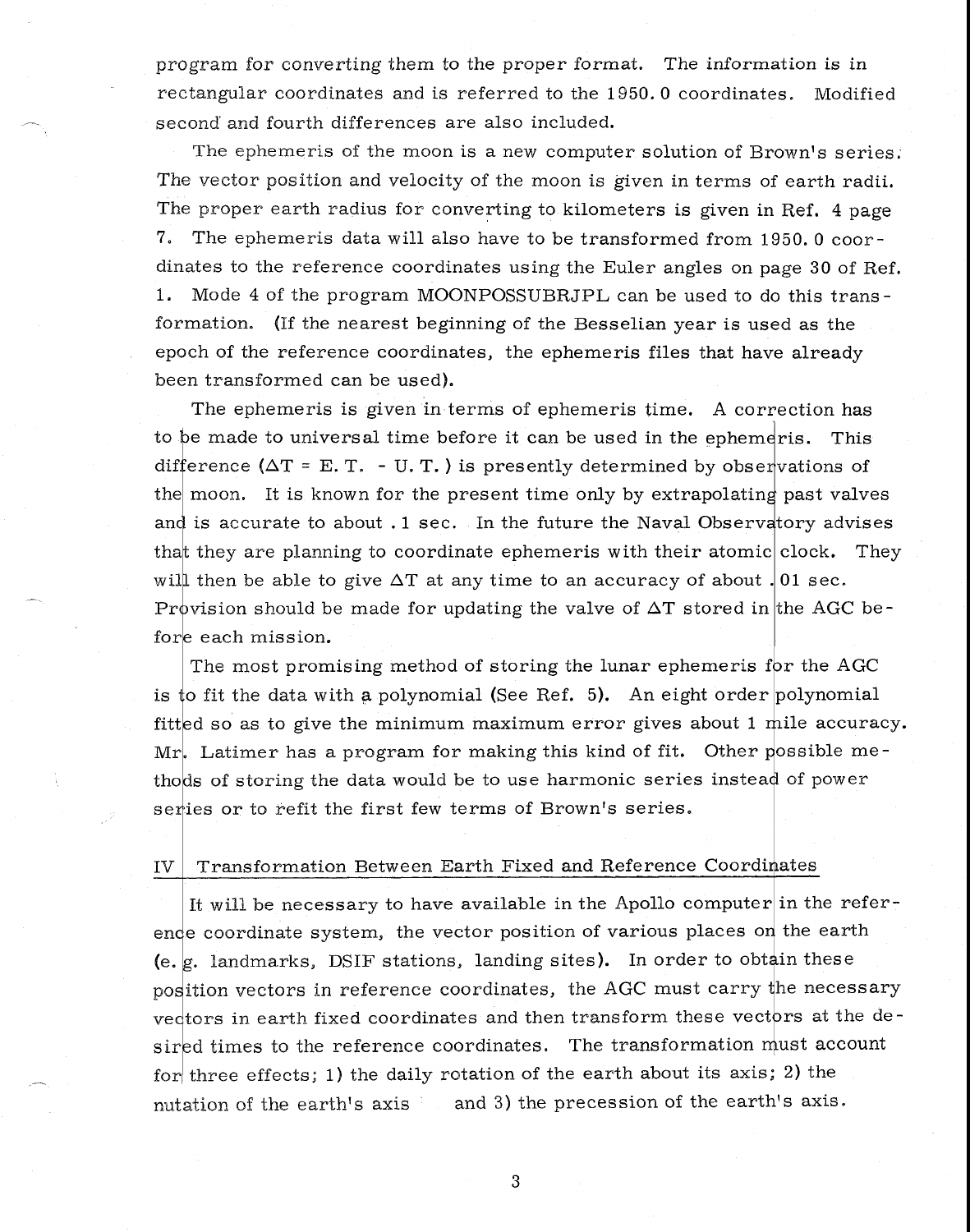The earth fixed coordinate system is defined with the z axis along the earth's angular rotation vector, the x axis in the meridian of Greenwich, and the  $y$ axis completing a right handed set.

The rotation of the earth about its axis relative to the mean equinox is given by the definition of universal time. Universal time is defined\* as  $12$ hours plus the Greenwich hour angle of a point on the equator whose right ascension, measured from the mean equinox of date, is:

$$
R_{u} = 18.64606556 + 2400.051261 T_{u}
$$
  
+ .000025805 T<sub>u</sub><sup>2</sup> (1)

where  $\rm R_{u}$  is an angle in units of hours (i.e. 24 hours equals 360 $^{\rm o}$ ) and  $\rm T_{u}$  is the number of Julian centuries of 36525 days of universal time elasped since the epoch of Greenwich mean noon of 1900 January 0.

What is needed for the on board transformation is the angle between the Greenwich meridian and the fixed equinox of date. It is thus necessary to find the valve of  $R_u$  for the epoch of the reference coordinates and then add the change in  $R_{11}$  from the epoch of the reference coordinate system to the current time. The rate of change of  $R_{\rm u}$  relative to the fixed coordinates will be the time derivative of Eq. (1) minus the precision of the equinox in the equational plane. This gives for the angle A about the z axis between the reference quinox and the Greenwich meridian,

$$
A = 24 t_{u} - 12 + R_{u0} + R_{u} (t_{u} - t_{u0})
$$
 (2)

where A is an angle in units of hours,  $t<sub>u</sub>$  is the current universal time in days, Ruo is R<sub>u</sub>(t<sub>uo</sub>), t<sub>uo</sub> is (neglecting  $\Delta T$ ) the epoch of the reference coordinates, where A is an angle in units of hours,  $t_u$  is t<br>
Ruo is R<sub>u</sub>( $t_{u0}$ ),  $t_{u0}$  is (neglecting  $\Delta T$ ) the ep<br>
and R<sub><sub>k</sub><sub>V</sub></sub> is  $dR_v$  ( $t_{v0}$ )  $d t$ 

$$
\frac{\mathrm{d} \mathrm{R}_{\mathrm{v}} \mathrm{t}_{\mathrm{vo}}}{\mathrm{d} \mathrm{t}}
$$

minus precession which given

 $R_{\text{u}^{\text{T}}}$  . 0657074857 hrs/day (3)

The fact that the time dependent term cancels out of  $R_{UT}$  means that the earth rotation rate is constant which is consistant with the definition of universal time. The angle A is illustrated in Fig. 1.

The second effect that must be considered is the nutation of the pole which

<sup>\*</sup> Ref. 1 page 73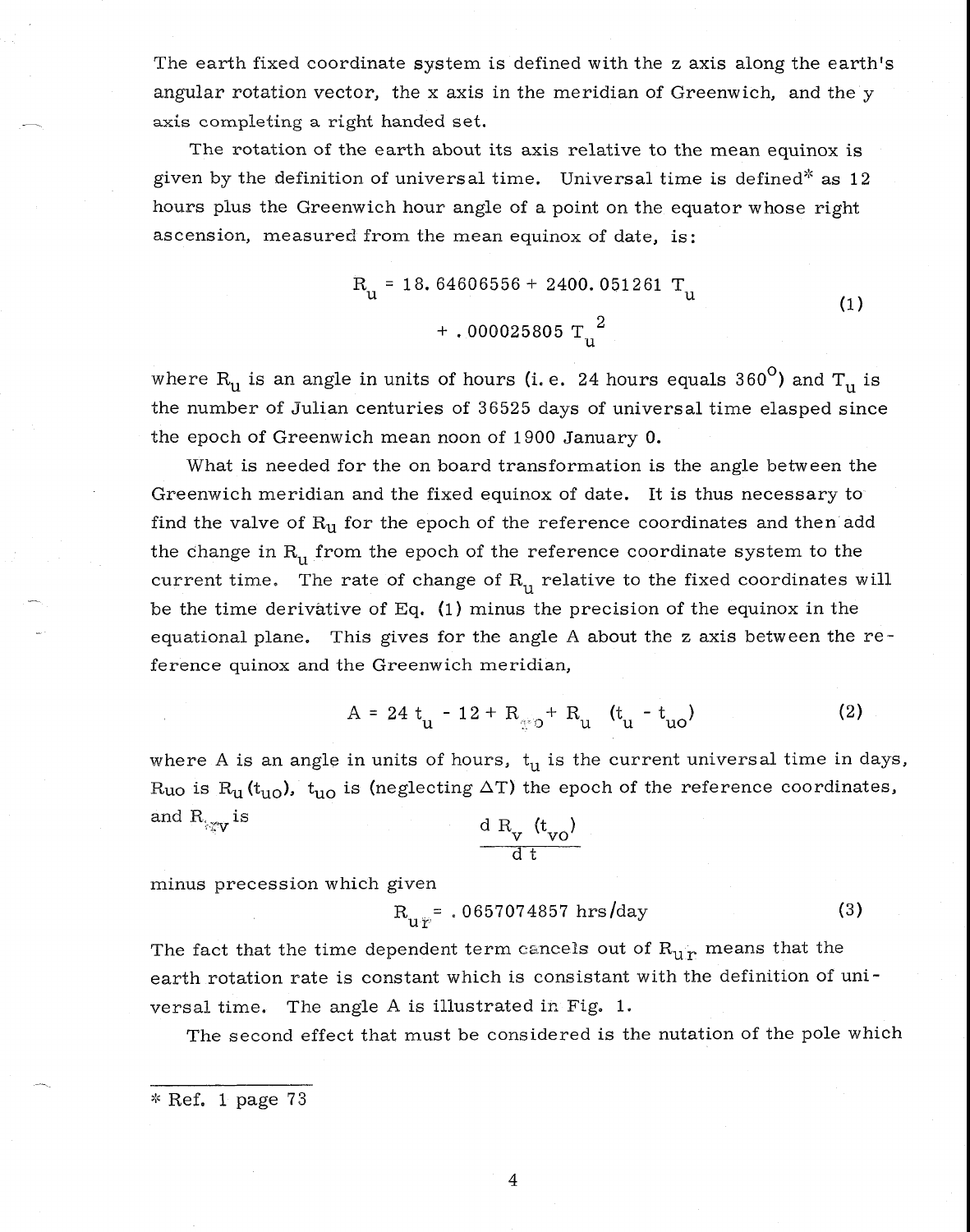



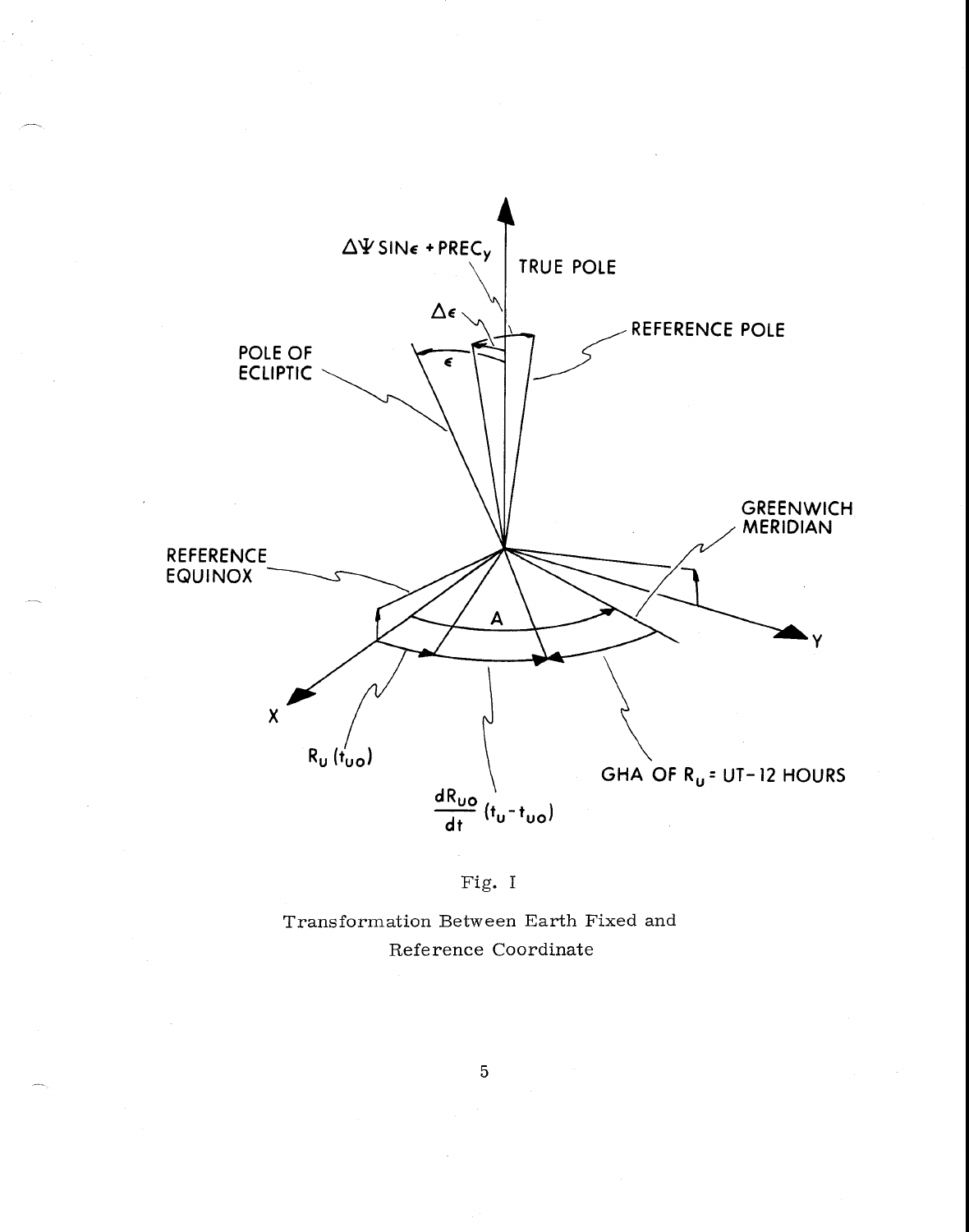describes the position of the mean pole relative to the true pole. The mean pole is obtained by rotating the true pole about the x axis by the nutation in the obliquity  $(\Delta \epsilon)$  and about the negative y axis by the nutation in longitude times the sine of the obliquity  $(\Delta \psi \sin \epsilon)$ . The nutation in obliquity and longitude is computed from a series similar to the Brown's series for the position of the moon, The Nautical Almanac Office uses all terms of 0". 0002 or greater. These series are given on pages 44 and 45 of Ref. 1.. There are 69 terms for  $\Delta\psi$  and 40 terms for  $\Delta\epsilon$ . For AGC purposes the nutation can be approximated by a polynomial that best fits the true nutation over the duration of a mission. The number of terms required will be determined by the accuracy desired. The principal harmonics of the nutation are a 19 year oscillation with an amplitude of about 9" a half year oscillation with an amplitude of 0. 5" and a 14 day oscillation with an amplitude of 0.1". The nutation can be approximated by a linear time term giving an accuracy for a two week mission of about 0.1" (or about 10 ft. on the surface of the earth). If greater accuracy is required, second or third order terms would have to be added.

The third effect which must be considered is the precession of the pole of the earth about the pole of the ecliptic. This precession has a period of about 26, 000 years. The mean pole and equinox at one time relative to the mean pole and equinox at another time is given exactly in terms of Euler angles, on page 30 of Ref. 1 and the approximate transformation matrix is given on page 34. If the reference coordinates are within a half a year of the current mean pole and equinox then all of the terms in the transformation matrix can be neglected except for the first order small angle rotations about the y and z axes. The neglected terms give errors smaller than 1 ft. at the surface of the earth. The rotation about the z axis is already accounted for in the calculation for the daily rotation of the earth which leaves only the small rotation about y.

The nutation and precession can thus be combined into small angle rotations A<sub>x</sub> about the x axis of  $\Delta \epsilon$  and A<sub>y</sub> about the negative y axis of  $\Delta \psi$  sin  $\epsilon$ plus prec<sub>y</sub> where

$$
A_x = A_{xo} + A_{xr} (t - t_0) = \Delta \epsilon
$$
 (4)

 $A_y = A_{xo} + A_{yr} (t - t_o) = \Delta \psi \sin \epsilon + \text{prec}_y$ 

 $A_{\text{xo}}$ ,  $A_{\text{xr}}$ ,  $A_{\text{yo}}$ , and  $A_{\text{yr}}$  are thosen so as to best fit the nutation and precession over interval of the mission. The valves of  $\Delta\psi$  and  $\Delta\epsilon$  are available at half day intervals from the JPL tapes along with the second and fourth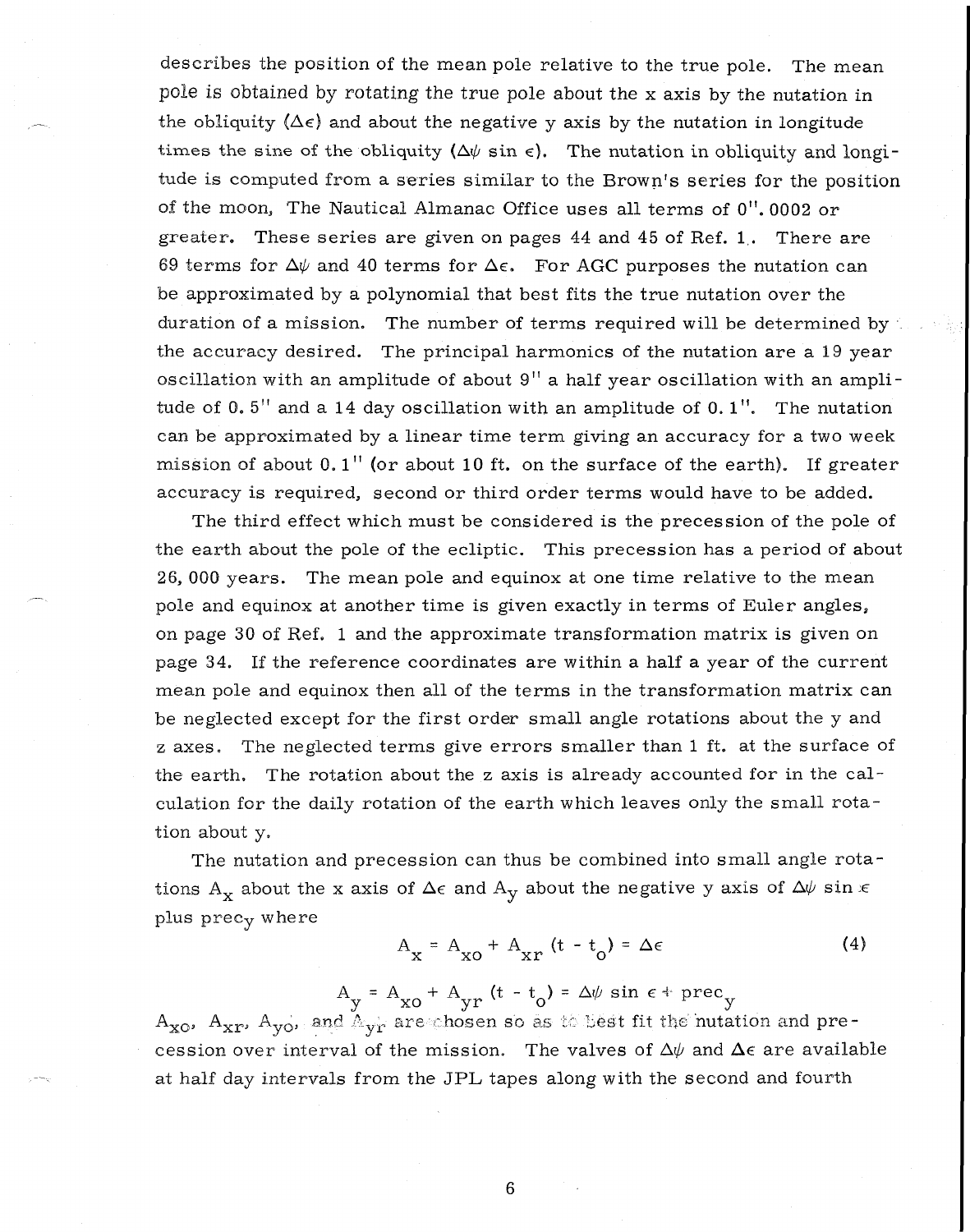differences. The obliquity can be assumed constant for a two week flight. The precession is approximately

 $\text{prec}^{\vee}_{\mathbf{y}}$  = (.00971690 - .00000414  $\text{T}_{\mathbf{0}}$ ) rad/tropical century

where  $T_0$  is the tropical centuries since 1950. 0

The total transformation matrix for converting from earth fixed coordinates to reference coordinates is thus

$$
\begin{bmatrix} 1 & 0 & A_y \ 0 & 1 & A_x \ -A_y & -A_x & 1 \end{bmatrix} \begin{bmatrix} \cos A & -\sin A & 0 \\ \sin A & \cos A & 0 \\ 0 & 0 & 1 \end{bmatrix}
$$
 (6)

#### V Transformation between Moon Fixed and Reference Coordinates

It is also necessary for the AGC to transform lunar landmarks and land-. ing sites from moon fixed coordinates to the reference coordinates. The orientation of the moon is described by two rotations. The first, called optical libration, describes the mean rotation of the moon relative to the reference coordinates. The second rotation, called physical libration, is a set of small angle rotations (2 min. ) about each axis which gives the approximate orientation of the true moon relative to the mean moon. The total transformations required are described in detail in Ref. 6 so they will not be discussed further here. It should be remembered that the development in Ref. 6 transforms lunar positions from moon fixed coordinates to ecliptic coordinates. The coordinate system must then be rotated about the ecliptic by the obliquity in order to obtain the reference equitorial coordinates.